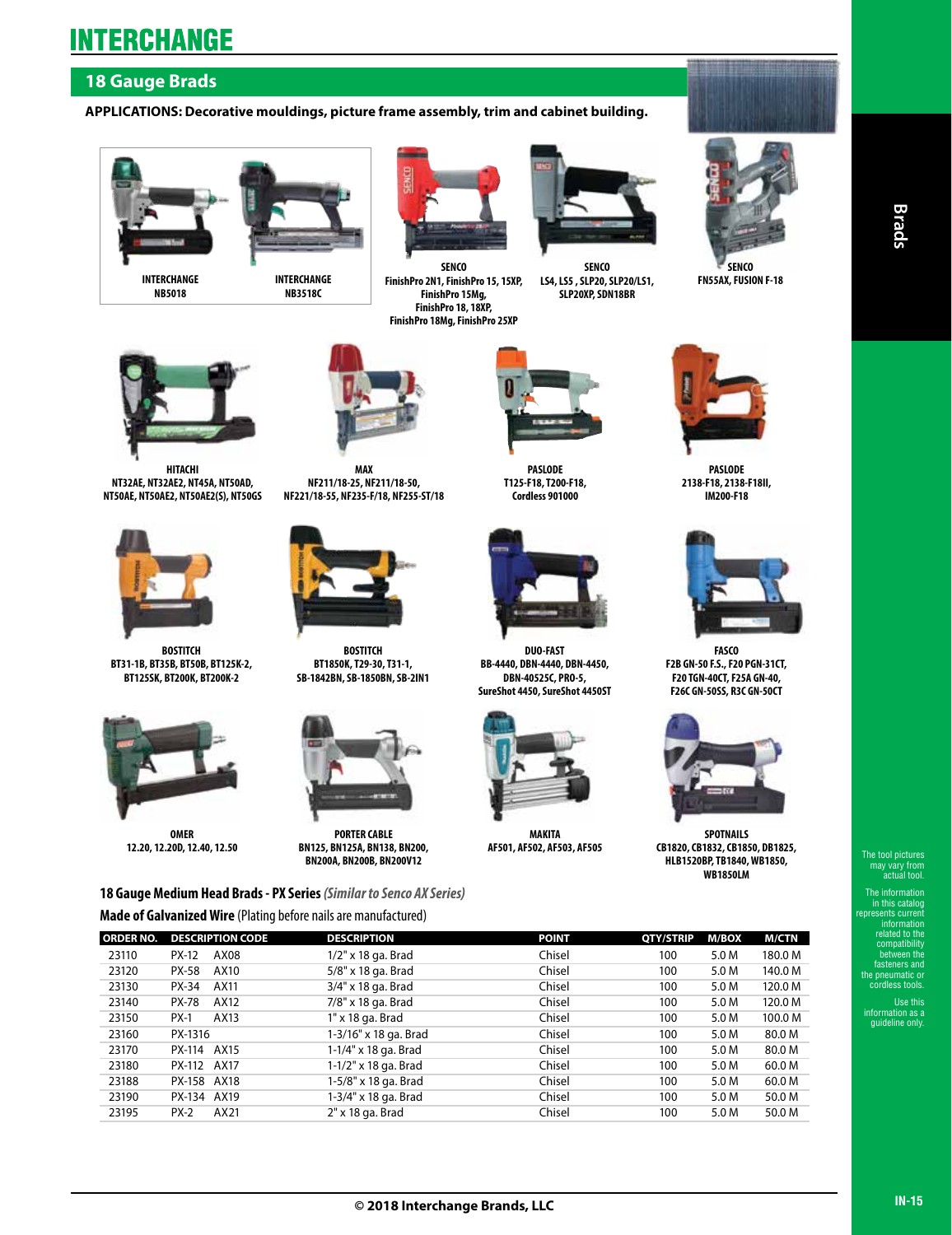### **18 Gauge Brads**

#### **APPLICATIONS: Decorative mouldings, picture frame assembly, trim and cabinet building.**



**SENCO FinishPro 2N1, FinishPro 25XP**



**SENCO LS4, LS5, SLP20/LS1, SLP20XP**



**SENCO FUSION F-18**



**FASCO F2B GN50, F21P GN-31, F21T GN-40CT**

#### **18 Gauge Slight Head Brads - PY Series** *(Similar to Senco AY Series)*

#### **Made of Galvanized Wire** (Plating before nails are manufactured)

|       |             |      | ORDER NO. DESCRIPTION CODE DESCRIPTION | <b>POINT</b> | OTY/STRIP M/BOX |       | M/CTN   |
|-------|-------------|------|----------------------------------------|--------------|-----------------|-------|---------|
| 23020 | PY-58       | AY10 | 5/8" x 18 ga. Brad                     | Chisel       | 100             | 5.0 M | 140.0 M |
| 23030 | PY-34       | AY11 | 3/4" x 18 ga. Brad                     | Chisel       | 100             | 5.0 M | 120.0 M |
| 23050 | <b>PY-1</b> | AY13 | 1" x 18 ga. Brad                       | Chisel       | 100             | 5.0 M | 100.0 M |







**DUO-FAST SURE SHOT 2232**



**F21P GA15/31A**

| 18 Gauge Headless Pins - PZ Series (Similar to Senco AZ Series) |
|-----------------------------------------------------------------|
| Made of Galvanized Wire (Plating before nails are manufactured) |

| 23210<br>Chisel<br>PZ-12<br>AZ08<br>$1/2"$ x 18 ga. Pin<br>100 | 5.0 M | 180.0 M |
|----------------------------------------------------------------|-------|---------|
| 23215<br>Chisel<br>100<br>AZ11<br>PZ-34<br>3/4" x 18 ga. Pin   | 5.0 M | 120.0 M |
| 23216<br>PZ-1<br>100<br>Chisel<br>AZ13<br>1" x 18 ga. Pin      | 5.0 M | 100.0 M |

## **Your COMPLETE Pneumatic Fastening Program!**



These INTERCHANGE nails are designed the brand of tools shown. all tools accept the full range of fastener listed. Ref tool m specifications for fastener siz mendatio Additional sizes may be available.

Some of the items may be available by special order

only. For information, contact your INTERCHANGE Brands representative.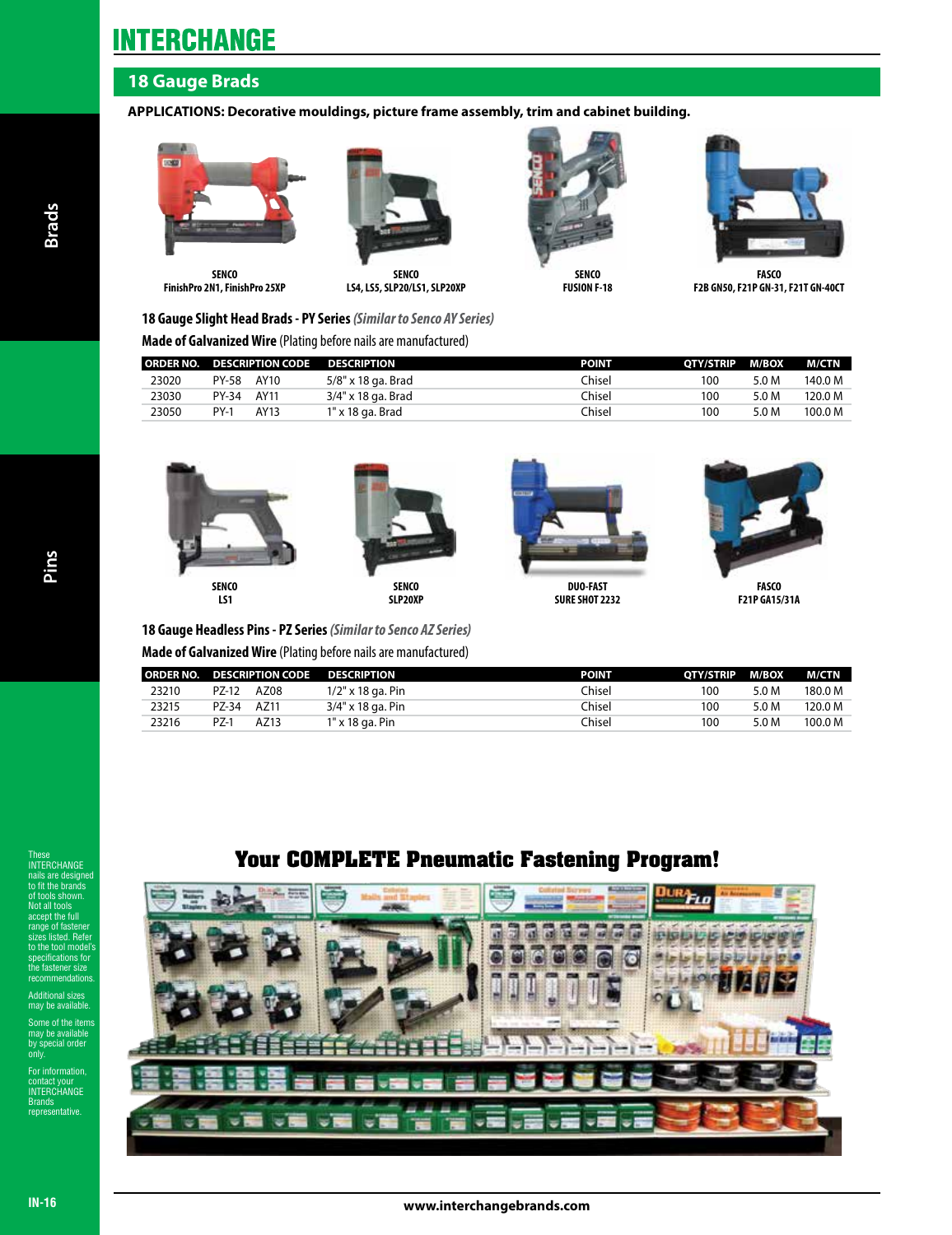### **16 Gauge Finish Nails**

**APPLICATIONS: Paneling and trim, frame assembly, door and window casings and cabinet building.**





**PASLODE 3200-F16, 3250-F16, IM250-F16, IM250, IM250II**



**PASLODE F16200, MU-212-F, T215-F16, T250-F16, T250S-F16** 



**HITACHI NT65, NT65A, NT65A2, NT65A3, NT65GB, NT65GS, NT65M2, NT65M2(S)**



**BOSTITCH FN16250K-2, FN1664K, SB-1664-FN, T35, T35-40,** 



**GFN1664K**



**SENCO Finish Pro 32, Finish Pro 32XP**



**SENCO FUSION F-16S**



**MAX NF352-ST/16-50, NF565/16** 



**T36, T36-50, T40-B**

**DUO-FAST BFN-740, LFN-748A, LFN-764, LFN-764A, SureShot 764**



**FASCO F3P FN-50, F26AC FN-50, F26C FN-50SS, FC FN50A, R3C FN-50CT, R3T FN-70CT** 



**OMER 14.50, 14.63, 14.63NS**



**PORTER CABLE CFN250, FN200, FN250, FN250A, FN250B, FN250C, FN250AK**



**SPOTNAILS FB1632, HG1640, KB1564, WB1650, WB1650LM, XB1564**

**16 Gauge Medium Head Finish Nails - PB Series** *(Similar to Paslode F16 Series)* **Made of Galvanized Wire** (Plating before nails are manufactured)

| <b>ORDER NO.</b> | <b>DESCRIPTION CODE</b> | <b>DESCRIPTION</b>                      | <b>POINT</b> | <b>OTY/STRIP</b> | M/BOX | <b>M/CTN</b> |
|------------------|-------------------------|-----------------------------------------|--------------|------------------|-------|--------------|
| 21206            | PB16-34                 | 3/4" x 16 ga. Finish Nail               | Chisel       | 50               | 2.5 M | 60.0 M       |
| 21211            | PB16-1                  | 1" x 16 ga. Finish Nail                 | Chisel       | 50               | 2.5 M | 50.0 M       |
| 21231            | PB16-114                | 1-1/4" x 16 ga. Finish Nail             | Chisel       | 50               | 2.5M  | 40.0 M       |
| 21241            | PB16-112                | 1-1/2" x 16 ga. Finish Nail             | Chisel       | 50               | 2.5M  | 30.0 M       |
| 21251            | PB16-134                | 1-3/4" x 16 ga. Finish Nail             | Chisel       | 50               | 2.5M  | 30.0 M       |
| 21261            | PB16-2                  | 2" x 16 ga. Finish Nail                 | Chisel       | 50               | 2.5M  | 30.0 M       |
| 21262            | PB16-2-SS               | 2" x 16 ga. Finish Nail Stainless Steel | Chisel       | 50               | 2.5M  | 25.0 M       |
| 21271            | PB16-214                | 2-1/4" x 16 ga. Finish Nail             | Chisel       | 50               | 2.5M  | 25.0 M       |
| 21281            | PB16-212                | 2-1/2" x 16 ga. Finish Nail             | Chisel       | 50               | 2.5M  | 25.0 M       |

*Not all tools referenced in this catalog accept the full range of fastener sizes. Some of the tools shown may be older versions of current tools and are no longer available for sale. The older models are listed to help our customers identify the fasteners their older tools may shoot. We recommend that you refer to your tool's operators manual for the fastener specifications and size information for your tool.*



The information in this catalog represents current information related to the compatibility between the fasteners and the pneumatic or cordless tools.

Use this iformation as a guideline only.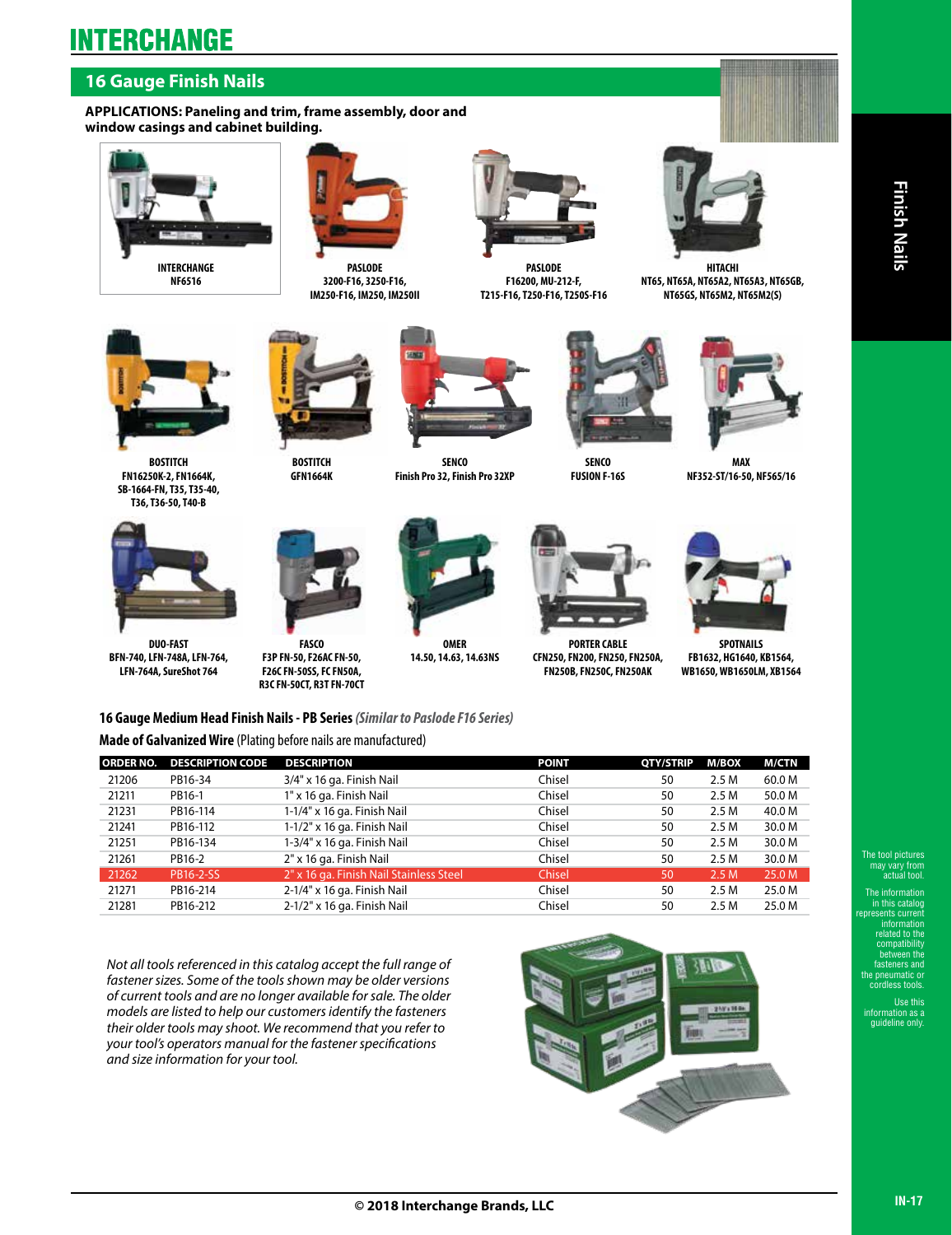### **15 Gauge Angled Finish Nails**

**APPLICATIONS: Paneling and trim, frame assembly, door and window casings and cabinet building.**



| <b>ORDER NO.</b> | <b>DESCRIPTION CODE</b> | <b>DESCRIPTION</b>                             | <b>POINT</b>  | QTY/STRIP  | M/BOX            | M/CTN  |
|------------------|-------------------------|------------------------------------------------|---------------|------------|------------------|--------|
| 22115            | <b>DA13</b>             | 1" x 15 ga. Finish Nail                        | Chisel        | 100        | 4.0 M            | 16.0 M |
| 22125            | <b>DA15</b>             | 1-1/4" x 15 ga. Finish Nail                    | Chisel        | 100        | 4.0 M            | 16.0 M |
| 22135            | <b>DA17</b>             | 1-1/2" x 15 ga. Finish Nail                    | Chisel        | 100        | 4.0 M            | 16.0 M |
| 22136            | <b>DA17-G</b>           | 1-1/2" x 15 ga. Electro-Galvanized Finish Nail | <b>Chisel</b> | 100        | 4.0 <sub>M</sub> | 16.0 M |
| 22138            | DA17-HT                 | 1-1/2" x 15 ga. Heat Treated Finish Nail       | Chisel        | 100        | 4.0 M            | 16.0 M |
| 22145            | <b>DA19</b>             | 1-3/4" x 15 ga. Finish Nail                    | Chisel        | 100        | 4.0 M            | 16.0 M |
| 22146            | <b>DA19-G</b>           | 1-3/4" x 15 ga. Electro-Galvanized Finish Nail | <b>Chisel</b> | 100        | 4.0 <sub>M</sub> | 16.0 M |
| 22147            | DA19-HT                 | 1-3/4" x 15 ga. Heat Treated Finish Nail       | Chisel        | 100        | 4.0 M            | 16.0 M |
| 22155            | <b>DA21</b>             | 2" x 15 ga. Finish Nail                        | Chisel        | 100        | 4.0 M            | 16.0 M |
| 22156            | <b>DA21-G</b>           | 2" x 15 ga. Electro-Galvanized Finish Nail     | <b>Chisel</b> | 100        | 4.0 M            | 16.0 M |
| 22163            | DA21-SS                 | 2" x 15 ga. Stainless Steel Finish Nail        | Chisel        | 100        | 4.0 M            | 16.0 M |
| 22165            | DA <sub>23</sub>        | 2-1/4" x 15 ga. Finish Nail                    | Chisel        | 100        | 4.0 M            | 16.0 M |
| 22175            | DA <sub>25</sub>        | 2-1/2" x 15 ga. Finish Nail                    | Chisel        | 100        | 4.0 M            | 16.0 M |
| 22176            | $DA25-G$                | 2-1/2" x 15 ga. Electro-Galvanized Finish Nail | <b>Chisel</b> | <b>100</b> | 4.0 M            | 16.0 M |
| 22177            | <b>DA25-SS</b>          | 2-1/2" x 15 ga. Stainless Steel Finish Nail    | Chisel        | 100        | 4.0 M            | 16.0 M |

**GENUINE INTERCHANGE** Industrial **DNSTRUCTIC**<br>SUPPLIES Fasteners

*The tools shown on page IN-18 shoot both Standard DA Brads and Industrial DA Brads.*



**15 Gauge 34O Angled Finish Nails - DA Series Tape Collation** *(Similar to Senco DA Series)* **Made of Bright Wire** (Galvanized plating after nails are manufactured) **unless specified otherwise. Galvanized items are Electro Galvanized.**

|       | ORDER NO. DESCRIPTION CODE | <b>DESCRIPTION</b>                             | <b>POINT</b>  | <b>OTY/STRIP</b> | M/BOX            | M/CTN             |
|-------|----------------------------|------------------------------------------------|---------------|------------------|------------------|-------------------|
| 24110 | <b>DA15-I</b>              | 1-1/4" x 15 ga. Finish Nail                    | Chisel        | 100              | 4.0 M            | 16.0 M            |
| 24115 | <b>DA17-I</b>              | 1-1/2" x 15 ga. Finish Nail                    | Chisel        | 100              | 4.0 M            | 16.0 M            |
| 24130 | <b>DA21-I</b>              | 2" x 15 ga. Finish Nail                        | Chisel        | 100              | 4.0 M            | 16.0 M            |
| 24135 | $DA21-G-I$                 | 2" x 15 ga. Electro-Galvanized Finish Nail     | <b>Chisel</b> | 100              | 4.0 <sub>M</sub> | 16.0 <sub>M</sub> |
| 24145 | <b>DA25-I</b>              | 2-1/2" x 15 ga. Finish Nail                    | Chisel        | 100              | 4.0 M            | 16.0 M            |
| 24150 | $DA25-G-I$                 | 2-1/2" x 15 ga. Electro-Galvanized Finish Nail | <b>Chisel</b> | 100              | 4.0 <sub>M</sub> | 16.0 <sub>M</sub> |

These INTERCHANGE are desi to fit the brands of tools shown. Not all tools accept the full range of fastener listed. Refe e tool mo specifications for fastener size mendatio Additional sizes may be available. Some of the items may be available by special order only. For information, contact your<br>INTERCHANGE Brands representative.